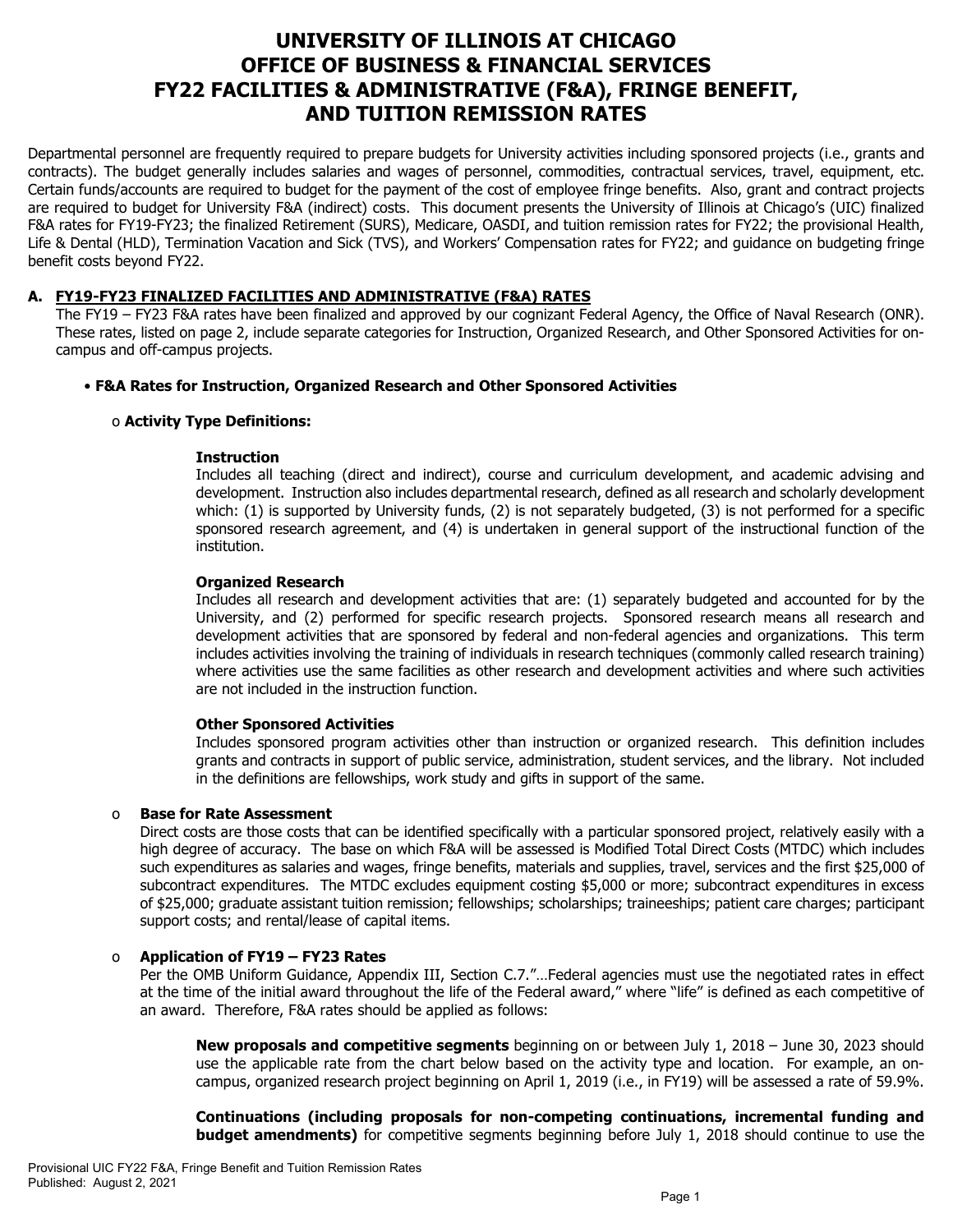applicable F&A rate in effect at the beginning of the competitive segment and specified in the original award document. For example, an on-campus, instruction project beginning on April 1, 2018 (i.e., in FY18) should continue to be assessed an F&A rate of 42.4% [\(see FY18 rates here\)](https://www.obfs.uillinois.edu/common/pages/DisplayFile.aspx?itemId=784234).

#### Use of On-/Off-Campus Rate

The on-campus rate should be used for proposals where all work is done using University facilities. The On-Campus rate is to be assessed except when a portion of the sponsored agreement is performed at an off-campus site. The criteria for utilization of the off-campus rate consists of all of the following: (a) performance at the off-campus site must be on a continuous basis; intermittent performance is not sufficient; (b) the University personnel working or engaged on the project must be physically located at an off-campus site; and (c) the off-campus performance must be of sufficient duration; normally a full semester, summer term or period of performance of the sponsored agreement. The space on the South Campus and at 2242 W Harrison that the University leases to UIC departments is considered off-campus. The off-campus rate will be used for the off-campus portion of the work on a sponsored agreement.

Off-campus costs may include costs incurred at the off-campus site for salaries, related benefits, supplies, utility costs, rent, local travel and other similar costs, which are treated as direct. Travel to and from an off-campus site is considered an offcampus cost.

| <b>Chicago Campus Facilities and Administrative (F&amp;A) Rates</b>          |                  |  |  |  |
|------------------------------------------------------------------------------|------------------|--|--|--|
| <b>Finalized FY19-FY23 Rates</b>                                             | <b>FY19-FY23</b> |  |  |  |
| Instruction                                                                  | 40.6%            |  |  |  |
| Organized Research                                                           | 59.9%            |  |  |  |
| <b>Other Sponsored Activities</b>                                            | 36.0%            |  |  |  |
| All Off-Campus Awards (Instruction, Organized Research, and Other Sponsored) | 26.0%            |  |  |  |

#### • **F&A Rates for Clinical Drug Trials**

#### o **Definition**

These include studies performed for private sponsors which involve human subjects in drug protocols.

#### o **Base for Rate Assessment**

The base for rate assessment is total direct costs. Total direct costs include all costs charged to a sponsored program account, excluding indirect costs, costs of education allowance and administrative allowances.

#### o **FY22 F&A Rate for Clinical Drug Trials** Clinical drug trials are assessed at a rate of 25.0%. This rate was established during FY1994 for non-federally funded clinical drug studies and is applied to Total Direct Costs (TDC)

#### **B. FY22 GRADUATE ASSISTANT TUITION REMISSION RATE (SPONSORED ACCOUNTS)**

The Fiscal Year 2022 graduate assistant tuition remission rate will remain 42%. Salaries of graduate assistants with tuition and fee waivers are the base for the assessment of the tuition remission rate. This rate is applied to all GA/RA/TAs working on sponsored programs. Please note that the campus also assesses a "GA tuition remission benefit cost" charge on non-sponsored accounts. More information on this charge is available here: [Memo on Tuition Remission for Graduate Assistants](https://www.obfs.uillinois.edu/common/pages/DisplayFile.aspx?itemId=436386).

#### **C. FY22 FRINGE BENEFITS RATES (PROVISIONAL AND FINALIZED)**

Fringe benefit rates are updated annually and audited and approved by the Federal government near the beginning of each fiscal year. Unlike facilities and administrative cost rates, changes in fringe benefit rates are assessed immediately when they become effective, even if the budgeted rates are different. The UIC FY22 Fringe Benefit rates included in the table on pages 3 and 4 are effective July 1, 2021 with BW 16 and MN 8 pay periods (with the exception of Retirement, which is effective with BW 15 and MN 7). The Retirement (SURS), Medicare, and OASDI rates are finalized; however, the Health, Life & Dental (HLD), Termination Vacation and Sick (TVS), and Workers' Compensation rates are provisional. Please refer to *[System Human Resource Services](https://www.hr.uillinois.edu/benefits/)* for detailed information on State of Illinois Plans, Eligibility for State Benefit Plans, and Part-Time Insurance Eligibility for additional fringe benefit eligibility information. Contact [Payroll](https://www.obfs.uillinois.edu/payroll/customer-service/) for assistance with the Substantial Presence test and for additional fringe benefit information related to residents on J-1, J-2, F-1 and F-2 visas.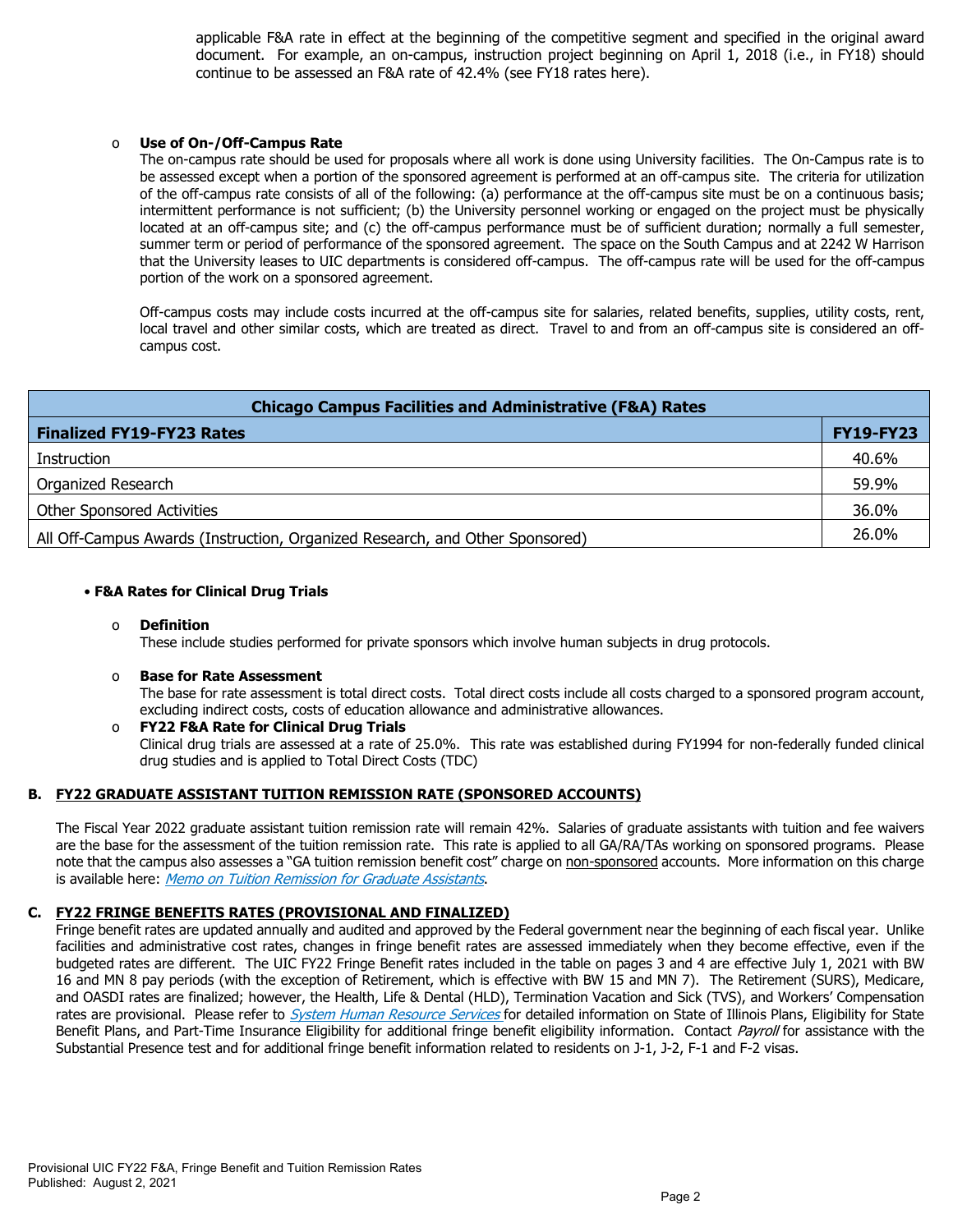The following 2 charts detail the fringe benefit costs by appointment type. The first chart below, details fringe benefit charges to sponsored accounts. The second chart on the following page details fringe benefit charges to non-sponsored accounts. The primary differences between the 2 charts are highlighted in yellow on each chart.

## **CHICAGO CAMPUS FY22 FRINGE BENEFIT RATES APPLICABLE TO SPONSORED PROJECTS**

This Chart Details Fringe Benefit Rates for Appointments Commonly Charged to Sponsored Projects; It is for Budgeting Purposes and is Not Intended to be Used as a Basis for Determining Benefits Eligibility\*

| <b>Appointment</b>                                                                                            | <b>Total Fringe</b><br><b>Benefits Rate</b> | <b>Finalized</b><br>Retirement<br>$(SURS)$ ** | <b>Provisional</b><br>Health, Life<br>& Dental | <b>Provisional</b><br><b>Workers'</b><br>$Comp+$ | <b>Provisional</b><br>Term.<br><b>Vacation/Sick</b> | <b>Finalized</b><br>Medicare# | <b>Finalized</b><br><b>OASDI</b> |
|---------------------------------------------------------------------------------------------------------------|---------------------------------------------|-----------------------------------------------|------------------------------------------------|--------------------------------------------------|-----------------------------------------------------|-------------------------------|----------------------------------|
| Academic and Non-Academic Employees<br>Eligible for SURS and Insurance*                                       | 36.09%                                      | 12.32%                                        | 21.44%                                         | $0.01\%$                                         | 0.87%                                               | 1.45%                         |                                  |
| Academic and Non-Academic Employees<br>Eligible for SURS, but Ineligible for Insurance*                       | 14.65%                                      | 12.32%                                        |                                                | 0.01%                                            | 0.87%                                               | 1.45%                         |                                  |
| Hourly Student Employees Enrolled 6 hours or More (Fall / Spring)<br>Or Enrolled 3 hours or More (Summer)     | 0.01%                                       |                                               |                                                | 0.01%                                            |                                                     |                               |                                  |
| Hourly Student Employees Enrolled Less Than 6 hours (Fall / Spring)<br>Or Enrolled Less Than 3 hours (Summer) | 7.66%                                       |                                               |                                                | 0.01%                                            |                                                     | 1.45%                         | 6.20%                            |
| GA/RA/TAs Enrolled 6 hours or More (Fall / Spring)<br>Or Enrolled 3 hours or More (Summer)                    | 4.44%                                       |                                               | 4.43%                                          | 0.01%                                            |                                                     |                               |                                  |
| GA/RA/TAs Enrolled Less Than 6 hours (Fall / Spring)<br>Or Enrolled Less Than 3 hours (Summer)                | 12.09%                                      |                                               | 4.43%                                          | 0.01%                                            |                                                     | 1.45%                         | 6.20%                            |
| <b>Hospital Residents</b>                                                                                     | 35.21%                                      | 12.32%                                        | 21.44%                                         |                                                  |                                                     | 1.45%                         |                                  |
| Academic and Non-Academic Employees<br>Ineligible for SURS and Insurance*                                     | 7.66%                                       |                                               |                                                | 0.01%                                            |                                                     | 1.45%                         | 6.20%                            |
|                                                                                                               |                                             |                                               |                                                |                                                  |                                                     |                               |                                  |

Research Associates receive fringe benefits that are consistent with their appointment type, detailed above.

Retired employees who are rehired by the University are assessed for Term. Vacation and Sick (0.87%), Medicare (1.45%) and Workers' Comp (0.01%).

Fellowships are not assessed fringe benefits.

\*Please refer to the [System Human Resource Services](https://www.hr.uillinois.edu/benefits/) for detailed information on State of Illinois Plans, Eligibility for State Benefit Plans, and Part-Time Insurance Eligibility.

\*\* For employees who have elected the self-managed plan, the actual rate of 7.6% will be charged.

\*\* The current annual compensation limit for SURS is \$290,000 (for participants certified on or after July 1, 1996) and \$116,740.42 for new employees hired as of January 1, 2011. † For Auxiliary Services, the Worker's Compensation rate is 0.20%.

‡This chart includes a Medicare charge for employees hired after 4/1/86. There are no Medicare charges for employees hired before that date.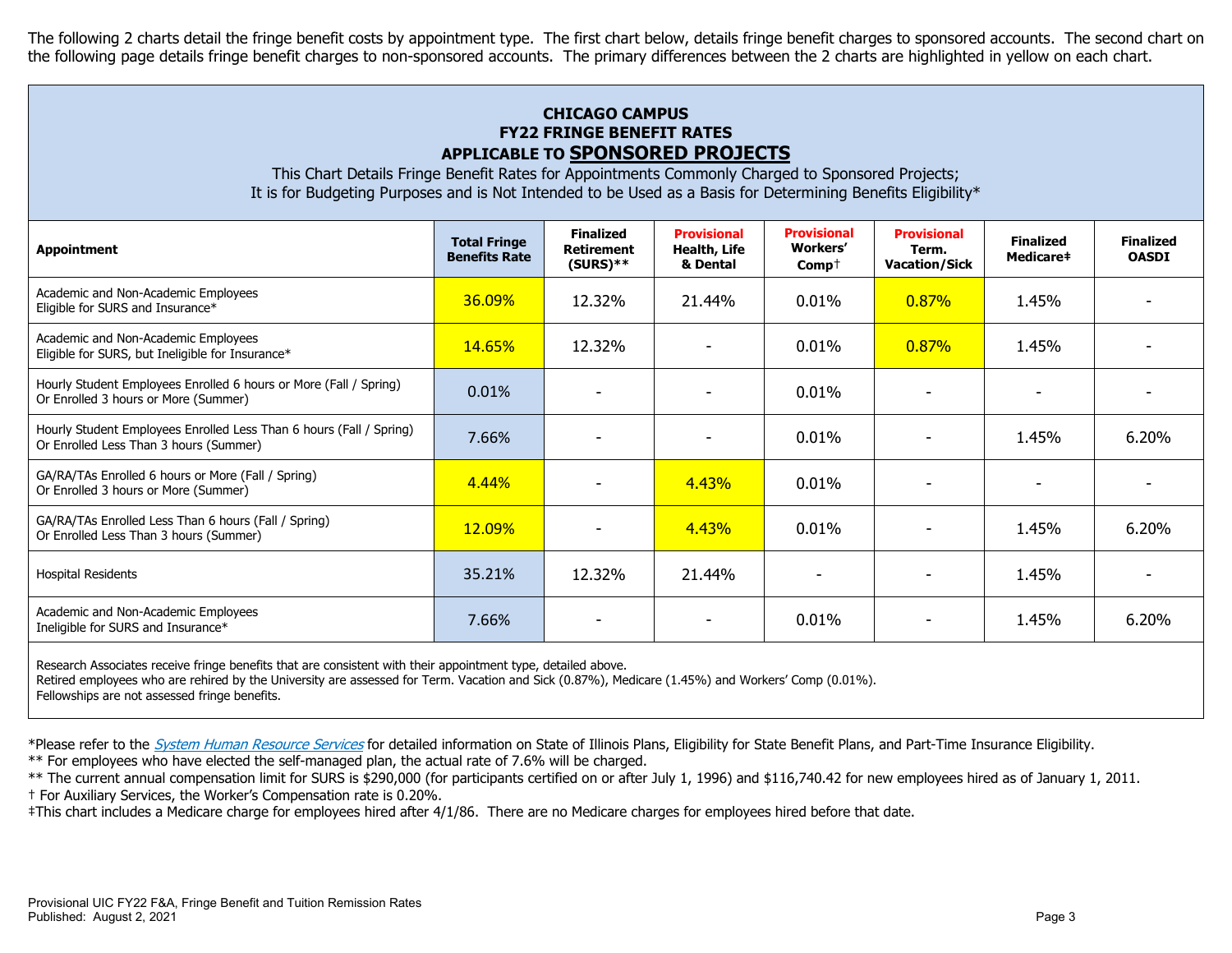## **CHICAGO CAMPUS FY22 FRINGE BENEFIT RATES APPLICABLE TO OTHER ASSESSED ACCOUNTS**

(ADMINISTRATIVE ALLOWANCES, ICR, PRIVATE UNRESTRICTED GIFTS, ETC) This Chart Details Fringe Benefit Rates for Appointments Commonly Charged to Other Assessed Accounts; It is for Budgeting Purposes and is Not Intended to be Used as a Basis for Determining Benefits Eligibility\*

| <b>Appointment</b>                                                                                                   | <b>Total Fringe</b><br><b>Benefits Rate</b> | <b>Finalized</b><br><b>Retirement</b><br>$(SURS)**$ | <b>Provisional</b><br>Health, Life<br>& Dental | <b>Provisional</b><br>Workers'<br>$\mathsf{Comp}^+$ | <b>Provisional</b><br>Term.<br><b>Vacation/Sick</b> | <b>Finalized</b><br><b>Medicare#</b> | <b>Finalized</b><br><b>OASDI</b> |
|----------------------------------------------------------------------------------------------------------------------|---------------------------------------------|-----------------------------------------------------|------------------------------------------------|-----------------------------------------------------|-----------------------------------------------------|--------------------------------------|----------------------------------|
| Academic and Non-Academic Employees<br>Eligible for SURS and Insurance*                                              | 35.22%                                      | 12.32%                                              | 21.44%                                         | 0.01%                                               | ٠                                                   | 1.45%                                |                                  |
| Academic and Non-Academic Employees<br>Eligible for SURS, but Ineligible for Insurance*                              | <b>13.78%</b>                               | 12.32%                                              |                                                | 0.01%                                               | $\overline{\phantom{0}}$                            | 1.45%                                |                                  |
| Hourly Student Employees Enrolled 6 hours or More (Fall / Spring)<br>Or Enrolled 3 hours or More (Summer)            | 0.01%                                       |                                                     |                                                | 0.01%                                               | $\overline{\phantom{0}}$                            | $\overline{\phantom{0}}$             |                                  |
| Hourly Student Employees Enrolled Less Than 6 hours (Fall / Spring)<br>Or Enrolled Less Than 3 hours (Summer)        | 7.66%                                       |                                                     |                                                | 0.01%                                               |                                                     | 1.45%                                | 6.20%                            |
| GA/RA/TAs Enrolled 6 hours or More (Fall / Spring)<br>Or Enrolled 3 hours or More (Summer)                           | 0.01%                                       |                                                     | н                                              | 0.01%                                               |                                                     |                                      |                                  |
| GA/RA/TAs Enrolled Less Than 6 hours (Fall / Spring)<br>Or Enrolled Less Than 3 hours (Summer)                       | 7.66%                                       | ٠                                                   | $\overline{\phantom{a}}$                       | 0.01%                                               | ٠                                                   | 1.45%                                | 6.20%                            |
| <b>Hospital Residents</b>                                                                                            | 35.21%                                      | 12.32%                                              | 21.44%                                         |                                                     |                                                     | 1.45%                                |                                  |
| Academic and Non-Academic Employees<br>Ineligible for SURS and Insurance*                                            | 7.66%                                       |                                                     |                                                | 0.01%                                               |                                                     | 1.45%                                | 6.20%                            |
| المنافذ المستحدث والمستحدث والمتناقص والمتناقص والمتناقص والمتناقص والمتناقص والمتناقص والمتناقص والمتناقض والمتناقض |                                             |                                                     |                                                |                                                     |                                                     |                                      |                                  |

Research Associates receive fringe benefits that are consistent with their appointment type, detailed above. Retired employees who are rehired by the University are assessed for Term. Vacation and Sick (0.87%), Medicare (1.45%) and Workers' Comp (0.01%). Fellowships are not assessed fringe benefits.

\*Please refer to the [System Human Resource Services](https://www.hr.uillinois.edu/benefits/) for detailed information on State of Illinois Plans, Eligibility for State Benefit Plans, and Part-Time Insurance Eligibility.

\*\* For employees who have elected the self-managed plan, the actual rate of 7.6% will be charged.

\*\* The current annual compensation limit for SURS is \$290,000 (for participants certified on or after July 1, 1996) and \$116,740.42 for new employees hired as of January 1, 2011.

† For Auxiliary Services, the Worker's Compensation rate is 0.20%.

‡This chart includes a Medicare charge for employees hired after 4/1/86. There are no Medicare charges for employees hired before that date.